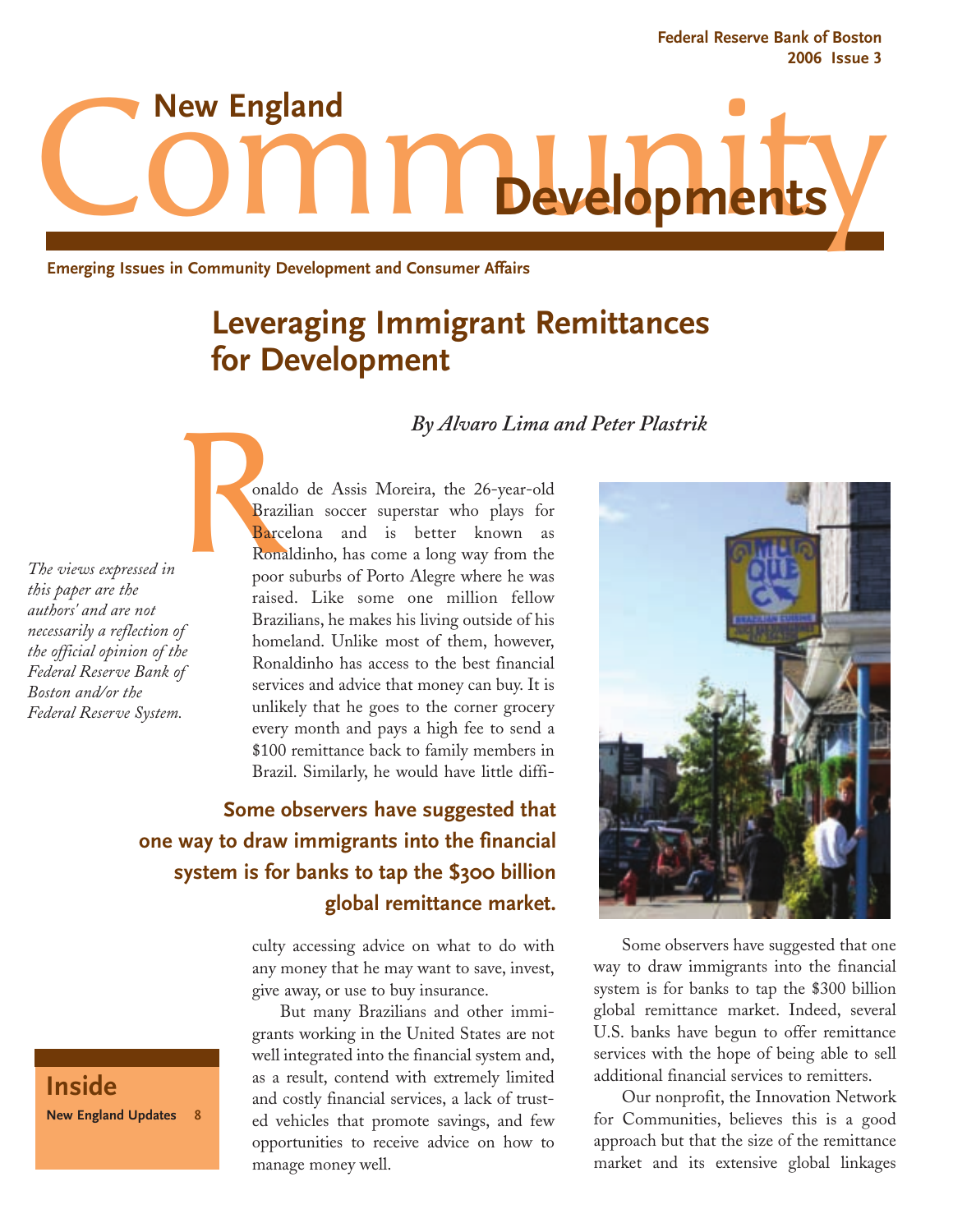present opportunities that go beyond cross-selling financial products. We believe that the remittance market can also be leveraged to promote economic development for immigrant communities in the United States and immigrants' home countries simultaneously. In particular, we suggest that there are three ways to leverage remittances for development:

• Offer bundled financial services paired with financial education to immigrants. Banks can offer remittance services as a way of attracting immigrant customers to other services and can partner with community organizations to teach immigrants how to make the best use of the banking system.

• Create investment pools for home-country development. Portions of remittance flows that are not used to meet households' basic needs can be pooled with philanthropic monies and invested in economic development projects in immigrants' home countries.

• Create investment pools for U.S. community development and immigrant wealth creation. Portions of remittance flows can be pooled with philanthropic monies and invested in economic development and asset-building programs benefiting immigrant communities in the United States.

In this article, we explore how to tap the remit-



tance market in order to maximize benefits for immigrants. We begin by describing the global remittance market and highlighting the difficulty banks face in trying to move remittance customers up the value chain of financial products. Then we provide an overview of initiatives that seek to leverage remittance systems to bring immigrants more

fully into the financial system and/or to capture some of these funds for economic development. Finally, we propose a new model that can leverage remittances while serving immigrant communities by: (a) marketing a full array of financial services to immigrant remitters and (b) working with banks and community organizations to create charitable funds that will invest in the economic development of immigrant communities and immigrants' home countries. Our prototype, called Diaspora Capital Services, focuses on the Brazilian community in Massachusetts but can be adapted for other ethnic groups across the United States.<sup>1</sup>

## **The Flow of Remittances**<sup>2</sup>

The average size of a remittance is small, but remittances are a major component of the international flow of funds because of the large number of remitters and the frequency with which they send money. The World Bank estimates that about \$232 billion was remitted globally through formal channels in 2005 and that more than 70 percent went to developing countries. For those nations, remittance flows represent a major source of international finance—in many cases, larger than total foreign aid and second only to foreign direct investment.<sup>3</sup>

Conservative estimates put the number of people receiving some form of economic benefit from remittances at one billion—almost one-sixth of the planet's population. World Bank estimates suggest that for every 10 percent increase in remittances to developing countries, the number of people living in poverty is reduced by 1.2 percent. A study by Irma Adelman and J. Edward Taylor found that for every dollar received in remittances, Mexico's gross national product increases by \$2.69 for urban households and \$3.17 for rural households.

It also appears that immigrants could extract broader benefits from the remittances they send abroad. According to the Inter-American Development Bank (IADB), only a small portion goes toward economic development at home. However, a survey by the IADB suggests that 15 percent to 20 percent, or about \$12 billion, of remittances could be used to help home countries.

Researchers estimate that Latin America is the largest recipient of U.S. remittances. Immigrants in the United States sent \$28.5 billion to Latin America and the Caribbean in 2003, accounting for 75 percent of remittances to the region. The top three countries in Latin America to receive remit-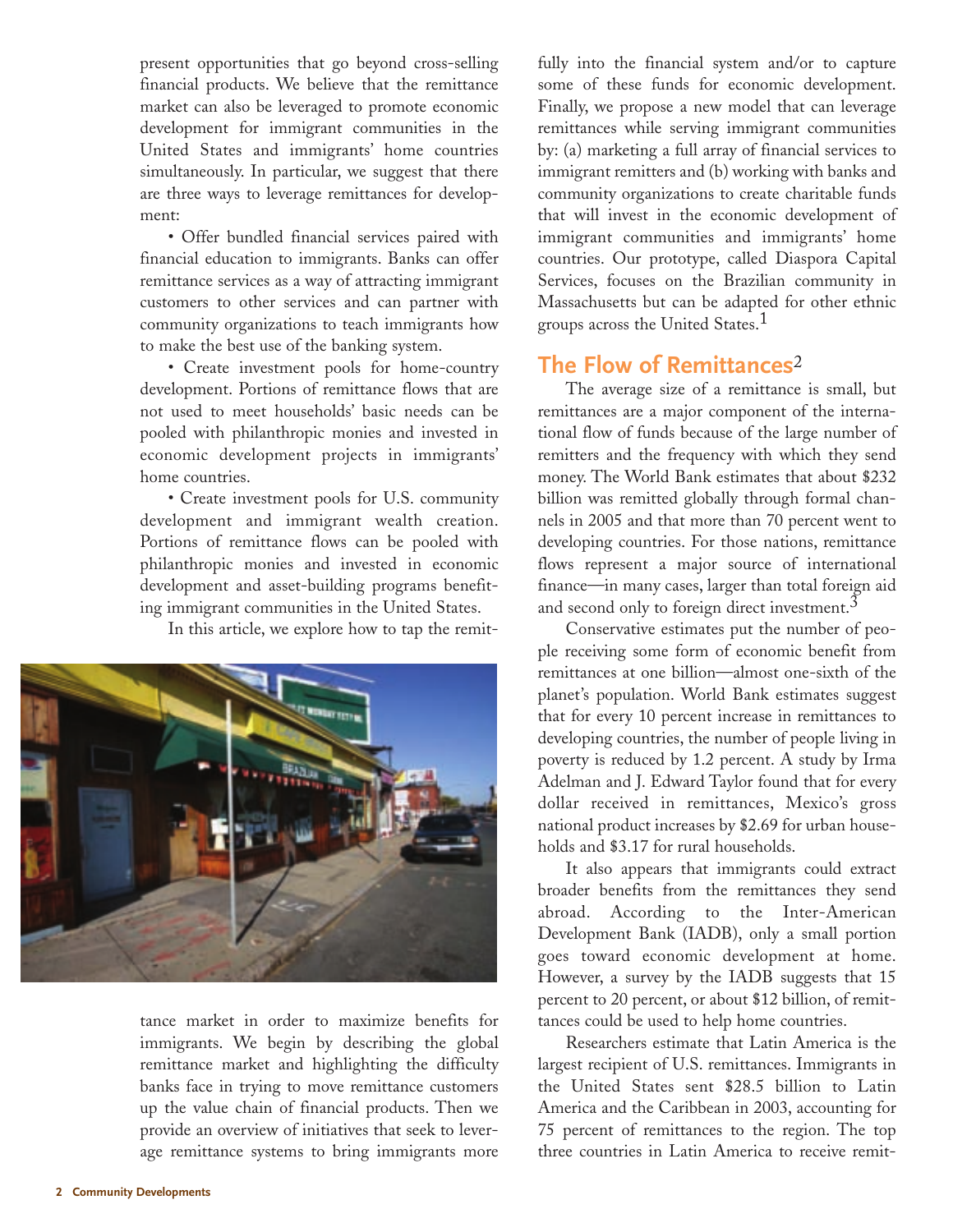tances from U.S. remitters in 2001 were Mexico, El Salvador, and the Dominican Republic. According to a survey of Latin American immigrant households in the United States, 6 million immigrants, or 42 percent, sent remittances on a regular basis in 2003, and two-thirds of these sent money at least once a month.

### **The Remittance Market in the United States**

Current options for remitters to transfer funds abroad fall into three categories: informal channels, wire transfers by money transfer companies (MTCs), and remittance services at regulated financial institutions. Approximately 17 percent of U.S. remittances to Latin America are made via informal channels, with mail and hand delivery being the most common. The vast majority of remitters, 79 percent, rely on MTCs such as Western Union and Money Gram. MTCs have a strong presence in immigrant communities and are often located in grocery stores and other convenient places. Most are open evenings and weekends, and many provide one-stop shopping by offering other financial services, such as check cashing and money orders.

While quick and convenient, MTCs charge the highest prices for remitting funds. First, a service charge is levied—in most cases, a flat fee—resulting in a regressive pricing model that enacts a sizable charge on small remittances. A second charge is assessed via the foreign exchange rate. The cost of transferring money can represent a significant loss to immigrants and their families. Latin American immigrants in particular pay a high percentage of their remittances in the form of fixed, pretransfer fees because of their frequent, small transfers. For example, in a survey of 100 institutions, the cost of remitting \$200 to Latin America ranged from \$5 to \$37.37.

There are several reasons why banks are attracted to remittance flows. The fee revenue can be substantial and highly stable. Remittance flows are not severely affected by economic downturns in either the sending or receiving countries. In addition, many remitters are loyal customers, sending money every month and recommending a remittance service to others. Also, remittances are often used to meet basic needs, so remitters make sending remittances a priority regardless of other financial pressures. A recent study of Mexican remitters found that 76 percent of respondents send remittances to help family

and friends meet expenses related to health care, food, and daily maintenance.

Remittance programs can also generate a new customer base for a bank's other services. Cross-selling averages for program participants tend to be higher than those for other bank customers. Remittance programs can also improve a bank's image in the community and may help fulfill regulatory requirements, specifically the community development test of the Community Reinvestment Act (CRA).

At the same time, there are advantages for remitters who use banks. Bank remittance services generally have lower fees—on average 35 percent less than MTCs. The Pew Hispanic center has estimated that if the price of sending a remittance to Latin America was reduced to 5 percent of the transaction, remitters and their families would save over \$1 billion a year. Some banks with remittance programs also offer financial education, which can facilitate immigrants' use of financial services that allow them to build wealth, establish credit, and obtain reasonable loans.

#### **Gaps in the Immigrant Financial Services Market**

Most remitters come from the large, lowincome segment of immigrants; they are not the Ronaldinhos. The remittance economy is an example of globalization at the "bottom of the pyramid," linking low-income communities in developed and developing countries. See Figure 1 (page 4) for the breakdown of Brazilians that send and receive remittances.

## **If the price of sending a remittance to Latin America was reduced to 5 percent of the transaction, remitters and their families would save over \$1 billion a year.**

Remittances are the point of entry into the world of financial services for many poor individuals, families, and communities. Once they begin sending or receiving remittances, they have joined the global financial service system. Most of them, however, do not continue to move through the value chain of financial services to use savings, investment, credit, and insurance products. Our research has identified four gaps in the remittance market that prevent immigrant remitters, especially those with low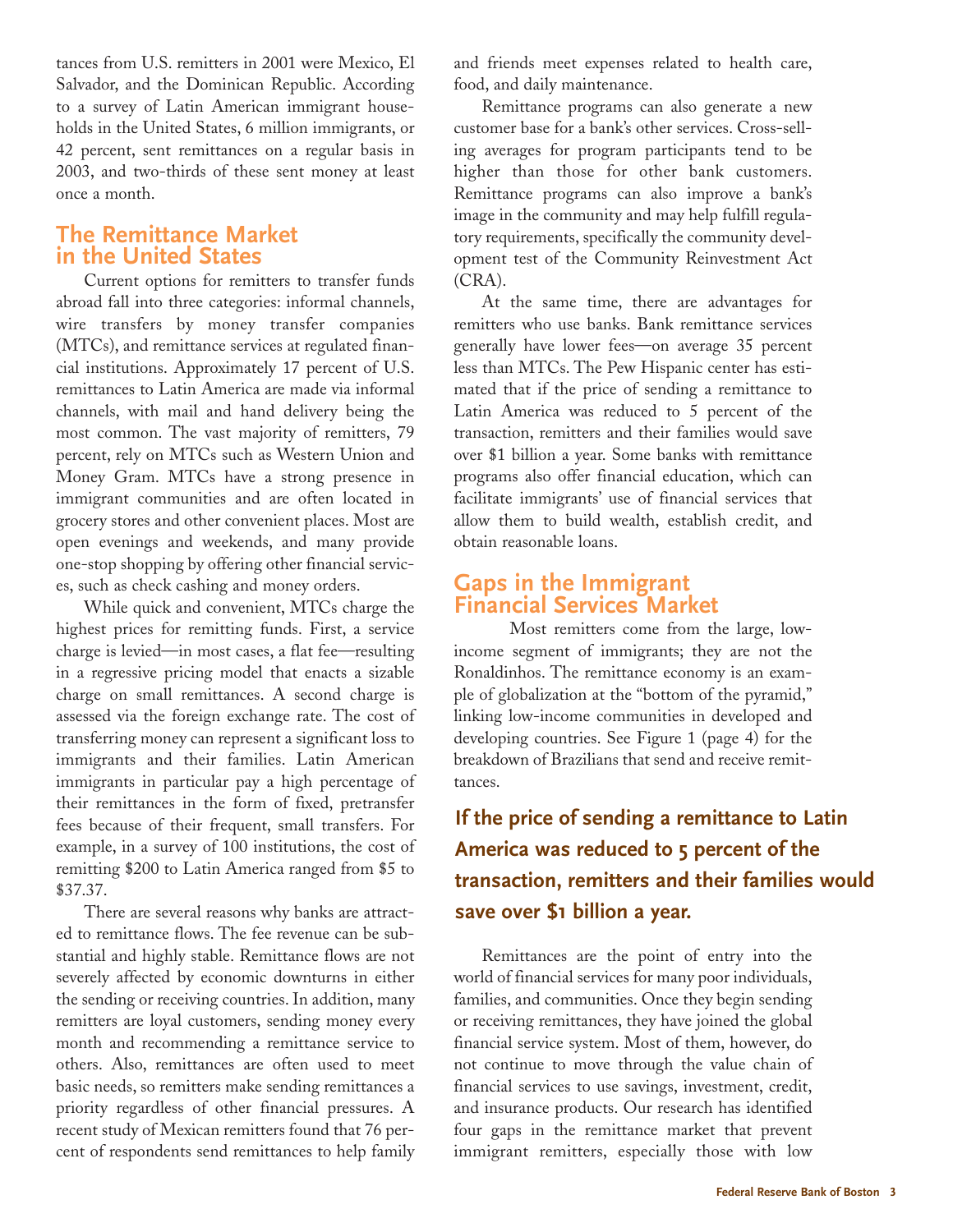incomes, from moving up the financial services value chain:

*The Trust Gap.* Immigrants may lack trust in financial institutions for many reasons, including bad experiences with banks in their home countries. When it comes to finding out information about financial services, immigrants' trust resides with community and religious organizations and community leaders.

*The Information Gap.* Financial institutions often have a limited understanding of immigrants' culture and consumer habits, hold misperceptions about these customers, and do not differentiate among immigrants from different countries. At the same time, many immigrants have not used banks in their home countries and lack a basic understanding of the benefits that bank services offer.

*The Education Gap.* The more that consumers progress along the financial value chain, the more knowledge is needed to decide between alternative products and plan their financial future. Because immigrants have a difficult time accessing the advice needed to make decisions about complex financial services they have low participation rates in these products.

*The Product Gap.* Financial services need to be created, adjusted, and bundled specifically for immigrant markets. Often banks do not undertake this kind of customization, leaving a gap between products offered and consumer needs.

These four gaps result in a mismatch between immigrants' financial needs and the products and services that financial institutions offer. As a result, immigrants are kept at the margin of the financial sector.

### **Innovations in the Remittance Market**

Innovative approaches to leveraging remittances can be divided into three practices: bank-to-bank partnerships, financially induced capture, and diaspora philanthropy.

#### **Bank-to-Bank Partnerships**

Several U.S. financial institutions have established a relationship with one or more foreign banks for the purpose of creating low-priced remittance services. Remittances are made by transferring funds directly between accounts at partnering banks. While some U.S banks have chosen to use ATMs to provide a direct distribution network for remittance services, programs that employ financial institutions in both sending and receiving countries carry little risk for senders, recipients, and partner banks. Among these types of partnerships are the Citizens Bank's program for New England's Cape Verdean population, Wells Fargo Bank's remittance program, and Bank of America's SafeSend program for Mexican immigrants.

#### **Financially Induced Capture**

80 percent of remittances from Brazilians living in the United States are sent to low-income Brazilians

**Remittances Sent to Brazil**

Financially induced capture is the process whereby foreign governments and banks provide a financial incentive for expatriates to invest in the economic development of their home country. Remittance bank accounts and bonds, offered in India and Pakistan, use preferential interest or exchange rates as an incentive. In Latin America, several Mexican banks and Banco Cuscatlan in El Salvador have offered remittance bonds with prefer-

ential interest rates.

Some governments have tried to get remitters to use remittances for production rather than consumption purposes by offering reduced tariffs for the importation of machinery and equipment used to establish microenterprises in the home country. In some cases, private sector players have contributed to these efforts. For example, Mexico's largest

#### Figure 1 **Globalization at the Bottom of the Pyramid - Brazilian Example**

99.7 percent of Brazilian immigrants are low-income workers

**Brazilian Population Living in the United States**

Source: University of California, Davis (1999 data)



0.3 percent are employees of Brazilian or multinational companies and 0.007% percent are students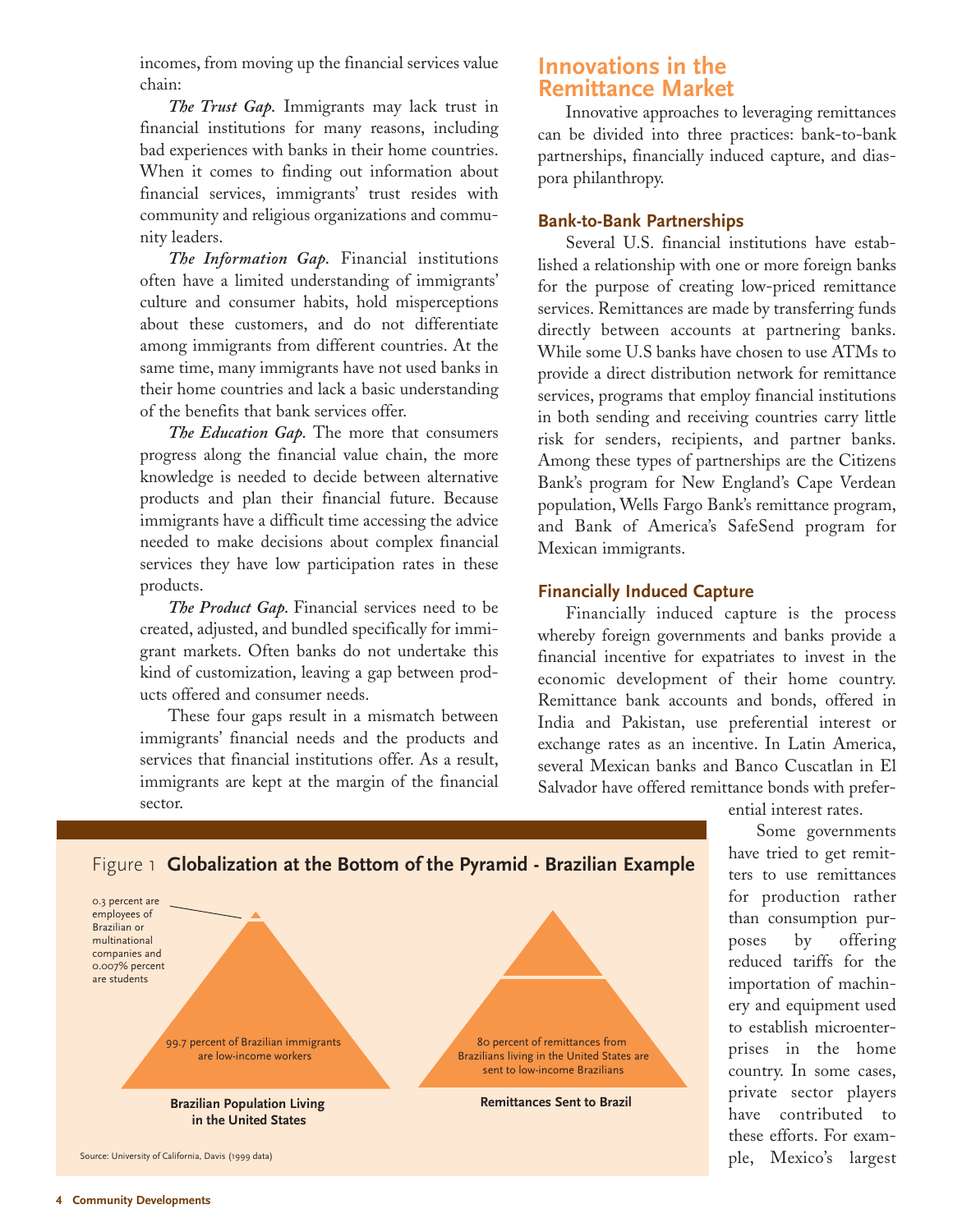cement producer, CEMEX, is allowing remitters in the United States to send investments in construction directly to the company at favorable exchange rates; this allows senders to avoid some fees.

Matching programs in partnership with hometown associations (HTAs) are also used to attract investments from expatriates. The state government of Zacatecas in Mexico offers a three-for-one matching fund: for every dollar contributed toward economic development, the federal, state, and municipal governments each contribute an additional dollar. In another example, the U.S. Agency for International Development has provided funding to the Transnational Development Fund administered by the Pan America Development Foundation to provide HTAs matching grants when remitters invest in economic development.

#### **Diaspora Philanthropy**

Diaspora philanthropy is similar to the practice of matching programs for HTAs except that the matching funds are provided by philanthropic organizations. This is a relatively undeveloped field, and few donors are aware of the possibilities.

## **A New Model for Leveraging Remittances**

We have developed a conceptual model to increase immigrant participation in the U.S. financial system as well as leverage remittances for economic development in both the home country and the remitter's U.S. community. There is a role for a community-based financial advisory service to act as a social broker and bring together an immigrant community with financial institutions in both countries and philanthropic organizations. Our model, which we call Diaspora Capital Services, taps partner resources to draw immigrants into the financial system—through product offerings and financial education—and to create incentives for remitters to contribute to investment pools in the host or home country. Specifically, the model we propose includes the following functions:

• Assess the financial services opportunity and need among targeted immigrant communities—for example, the 150,000 Brazilian immigrants living in New England. Evidence suggests that each community should be approached separately because the remittance market is segmented by national origin and current location.

• Organize a particular immigrant community's

leadership around the strategic intention of moving immigrants up the financial services ladder and establishing a philanthropic fund controlled by the immigrant community and designated for use in the home country, the U.S community, or both.

• Identify partner financial institutions in the United States and the immigrants' home country and help them tailor products and services to this market. The assumption is that it will take a combination of the home country and U.S. financial institutions to create an effective, cost-competitive two-country service system for the immigrant community.

• Secure commitments from the financial institution partners to support a long-term social marketing program that will contribute financial





resources to an immigrant-community philanthropic fund while offering competitive prices for remittances and other financial services.

• Identify community groups that can provide financial education geared toward the immigrant group and attract philanthropic funding to strengthen the organization, provide a matching benefit for investors, and/or provide grant funding to the immigrant fund.

• Implement educational programs in the immigrant community about the financial services avail-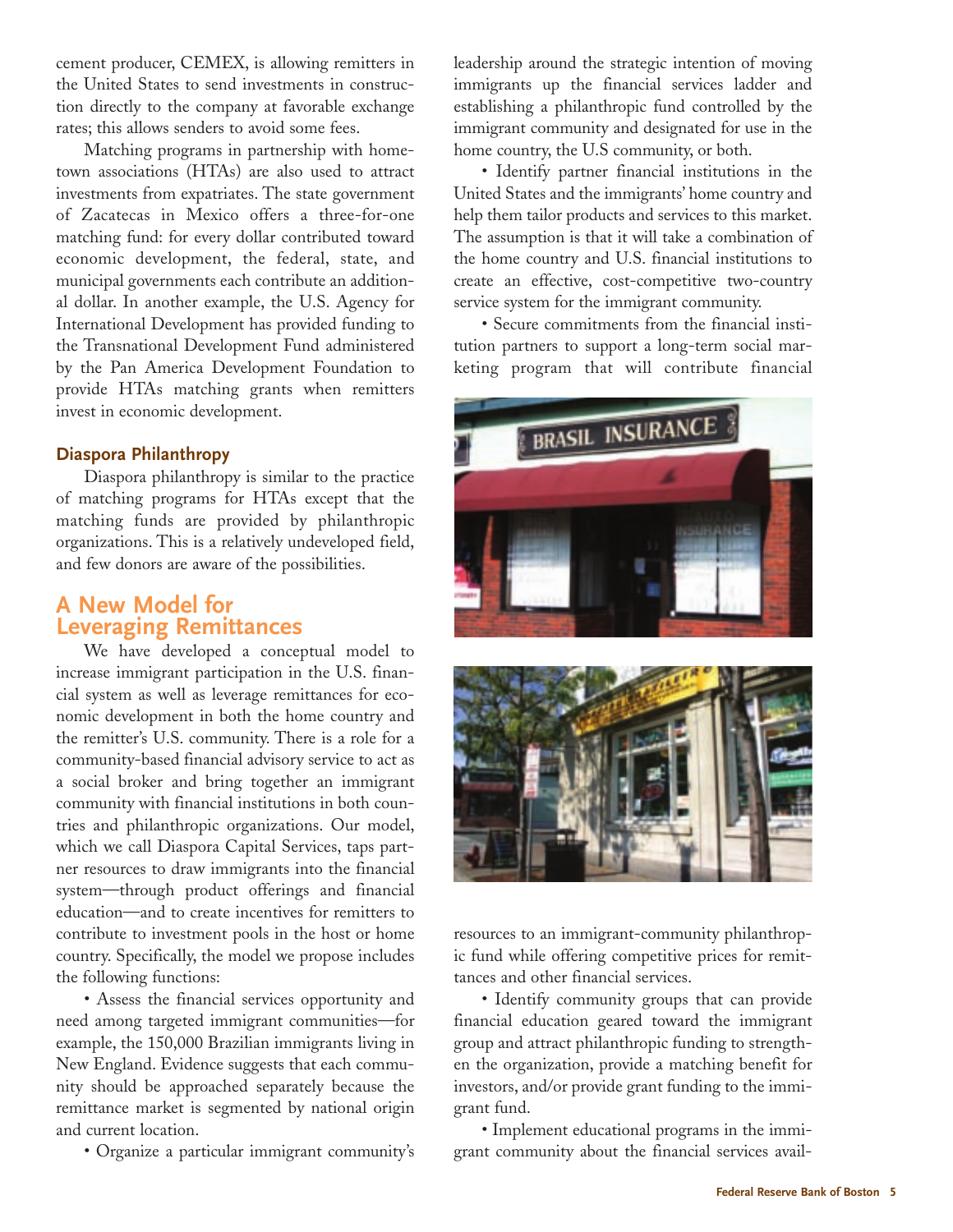

able and the development fund.

• Identify the charitable purposes of the immigrant fund (for example, scholarships for college) and select a professional financial manager for the funds (an experienced community foundation would be one option).

#### **Prototype**

We have adapted this model for the Brazilian community in Boston and are working toward implementing it soon. Currently, we are in discussions with banks in Brazil and in New England in order to identify financial institution partners. Figure 2 depicts a hypothetical Boston-based Brazilian community fund's activities and the relationships among the various entities and individuals.

#### **Impact Scenario**

We estimate that Brazilian immigrants in New England sent \$120 million home in 2005. If we assume they paid a 5 percent transaction fee on average, it is likely that they paid \$6 million in remittance fees. The social brokering service that an organization like Diaspora Capital would provide could lead to significant contributions to an immigrant-community philanthropic fund while reducing the costs of remittances. Below we take a high-level look at the benefits that the organization could provide to Brazilian immigrants in Greater Boston:

• The financial institutions, as part of a social marketing program, could earmark 0.5 percent of their transaction fees for contributions to the immigrant-community philanthropic fund. This could put \$600,000 into the fund annually.

• If remitters earmarked 1.0 percent of their remittances for the fund, that would put \$1.2 million more into the fund.

• If foundation and government programs for immigrants agreed to match contributions to an immigrant philanthropic fund on a one-to-one basis, the size of the immigrant fund would double.

• If the fund's capital was in the form of an endowment, each \$1 million in total contributions would generate roughly \$50,000 in annual grants in perpetuity.